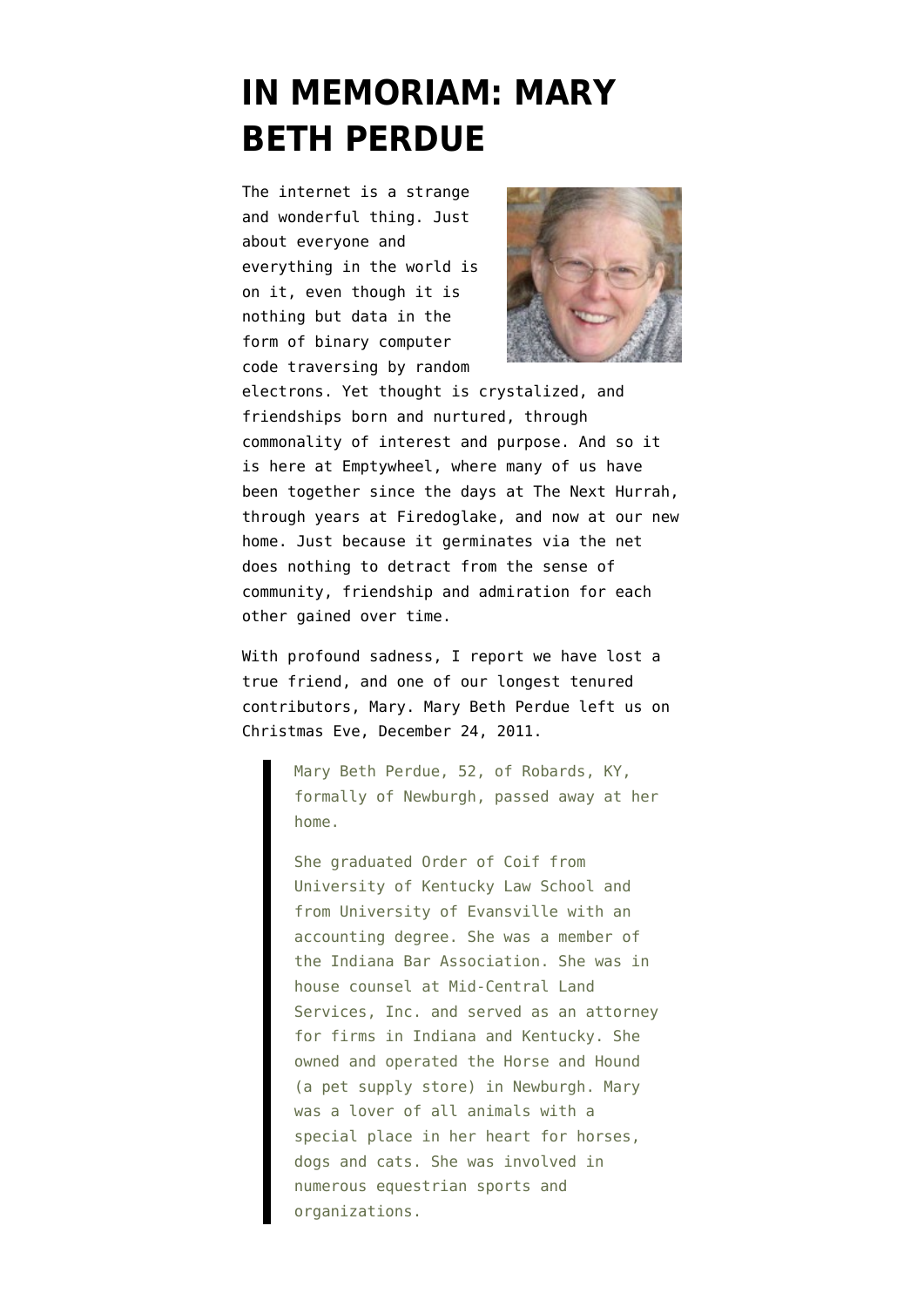Here at Emptywheel, she was just Mary; and she was so much more than a simple obituary can convey. She was funny, kind, and, most of all, razor sharp in analysis of extremely complex issues surrounding torture, indefinite detention, international human rights, illegal wiretapping and executive branch overreach. Mary had a steel trap index in her mind for even obscure torture and rendition cases and facts. To the day she died, Mary was one of the very few people commenting in America that remembered, and would never miss a chance to point out, how the children and extended families of Khalid Sheikh Mohammed and [Aafia](http://emptywheel.firedoglake.com/2010/04/11/has-aafia-siddiquis-daughter-surfaced/) [Siddiqui](http://emptywheel.firedoglake.com/2010/04/11/has-aafia-siddiquis-daughter-surfaced/) were used and/or disappeared by the US as pawns in our immoral torture in the name of the so called "war on terror". [Mary's dissection](http://emptywheel.firedoglake.com/2010/09/11/a-way-towards-the-rule-of-law-–-an-answer-to-cap’n-jack/) [of Jack Goldsmith terrorist detention policy](http://emptywheel.firedoglake.com/2010/09/11/a-way-towards-the-rule-of-law-–-an-answer-to-cap’n-jack/), complete with with a comparison to the Ox Bow Incident, was a thing of passion and beauty.

One of Mary's favorite, and most important, hobby horses was the seminal case of *Ex Parte Milligan*, on which she beat the drum loudly long before the critical 2008 decision in *Boumediene v. Bush* and the 2009 release of the torture memos. She was, as usual, right. [Here she is](http://emptywheel.firedoglake.com/2009/12/08/yoo-to-opr-law-is-“largely-irrelevant”/) [taking John Yoo apart at the seams](http://emptywheel.firedoglake.com/2009/12/08/yoo-to-opr-law-is-“largely-irrelevant”/) over his intellectual duplicity regarding *Ex Parte Milligan*. And then there was Mary's three part opus on the history and meaning of *Ex Parte Milligan* (Parts [One](http://emptywheel.firedoglake.com/2010/10/04/unconstitutional-surveillance-united-states-v-u-s-district-court-who-the-winner-is-may-be-a-secret-part-1/), [Two](http://emptywheel.firedoglake.com/2010/10/05/unconstitutional-surveillance-united-states-v-united-states-district-court-who-the-winner-is-may-be-a-secret-part-2/) and [Three](http://emptywheel.firedoglake.com/2010/10/21/unconstitutional-surveillance-united-states-v-united-states-district-court-who-the-winner-is-may-be-a-secret-–-part-3/)), which is one of the best primers anywhere on the case that has finally come back into renewed significance in the critical issues of the war on terror. Mary played a part in keeping that significance alive, and in the discussion mix, until it took hold again.

Mary did not talk much about her real life family and work, and as another still practicing attorney, I can fully understand the maintenance of that separation. It is quite likely, like me, that her friends and family had little idea of the true depth and importance of her knowledge and dedication to the interests she expressed here, both in front page posts authored, and in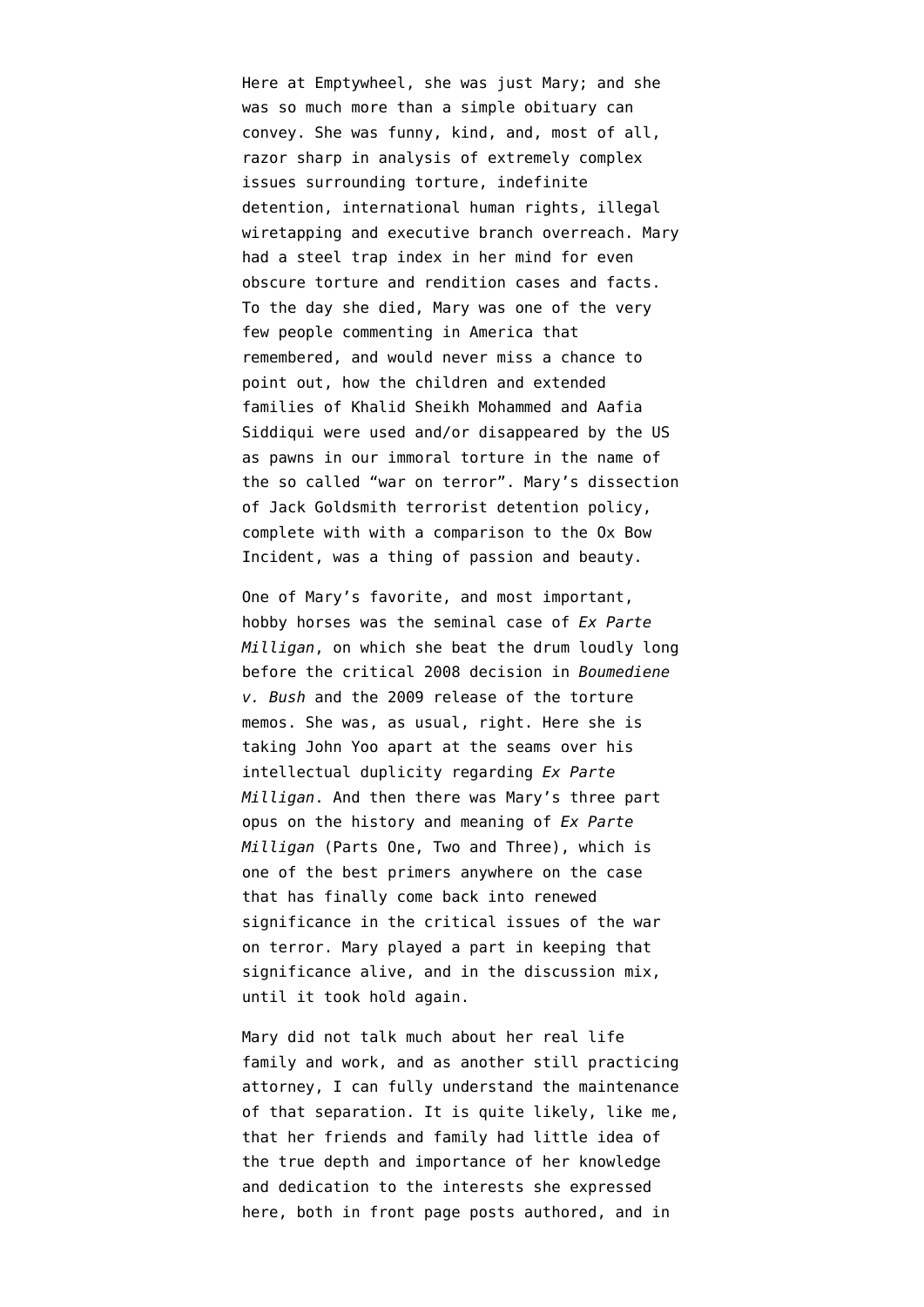her consistent critical contribution in the discussion comments. But, make no mistake, Mary was not just an invaluable contributor, and affected not just me and Marcy, but key players in the larger discussion. I know for a fact, because I talk to the different people and discussed it with them; Mary's posts and comments were seen and known by actors from the ACLU, to EFF, to other think tanks and attorneys in the field. She left a mark.

As I said at the start of this post, the internet is a curious, if compelling and wonderful place; in all the furiously teeming milieu of people and issues, it is easy for one voice to not be missed for a brief time. All of us take time away every now and then, and Mary was no exception; often being scarce for a period due to pressing duties with work and her beloved horses and land.

I had not talked to Mary since a few days before Christmas. With the rush of the holidays, and a busy work schedule for me in January I have been a tad scarce myself and I had not particularly noticed Mary's absence. A little over a week ago, I emailed her some irresistibly cute pictures of the one of a kind racehorse Rachel Alexandra and her new foal. Mary loved Rachel Alexandra. Realizing she had not responded to that catnip, I checked yesterday and found the terrible news. There are a lot of things Mary might be too busy with real life to respond to, but not that. And so life became a little less full and enjoyable. Mary's family has indicated:

> In lieu of flowers, memorial contributions may be made to a local humane society or other animal rescue.

And that would indeed be Mary, and fit her, to a tee. Here is a [secure link](https://secure.humanesociety.org/site/Donation2?df_id=2320&2320.donation=form1&s_src=April_hp_changes_donate) to do so for the national Humane Society; but by all means, if so inclined, give to your local chapter and let them know it is for Mary.

Emptywheel will not be the same without Mary